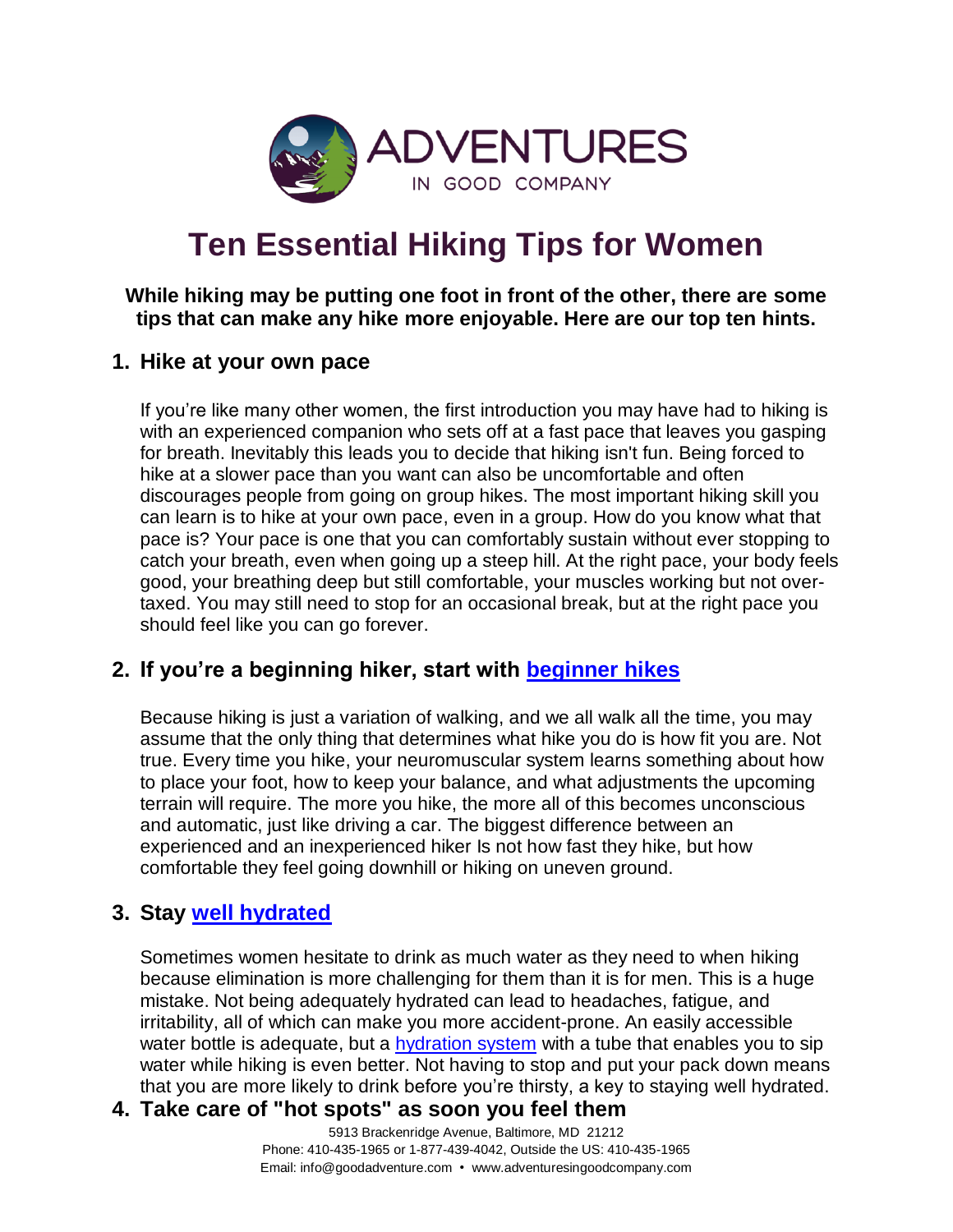Many times women who start feeling "hot spots" on their feet, those small areas of heat and discomfort, delay taking care of them because they don't want to slow the group down. This is an understandable but big mistake, as hot spots can become blisters in five minutes – and blisters are much more difficult to treat. The best treatment is to apply some tincture of Benzoin over the affected area. Benzoin protects the skin, dries it, and provides a sticky surface for tape. When tacky, cover the painted area with some moleskin, preferably with a circle cut out (making it look like a doughnut) and placed over the area.

## **5. Make sure your [boots fit well](http://blog.adventuresingoodcompany.com/blog/bid/120660/If-the-shoe-fits-tips-to-buying-hiking-boots)**

Many women have "low volume" feet meaning feet that are narrow and skinny with a very narrow forefoot and heel area, and a low instep. It makes getting boots that fit quite challenging, and ill-fitting boots lead to ankle injuries and blisters. The most important step is to buy your boots from a store that has salespeople who know how to fit them. If they simply bring out several pairs and ask you how they feel, walk out. Superfeet insoles both provide support and add volume, which can make a huge difference.

## **6. Don't wear [cotton clothing](http://blog.adventuresingoodcompany.com/blog/bid/72197/outdoor-tips-and-topics-does-cotton-really-kill)**

Except when hiking in a hot, dry climate, cotton clothing should be avoidedincluding cotton bras. Cotton absorbs sweat and thus stays saturated. Having wet and cold clothing next to the body can cause rapid chilling. Bras are particularly bad because they are designed to be skintight. Two solutions: don't wear one and have the first layer be a fabric that "wicks" sweat away; if you are uncomfortable going without a bra, another good choice is to buy one made of wicking material.

## **7. Put on a layer as soon as you take a break**

It's not uncommon to be a little overheated when you stop for a break, and it's tempting to enjoy cooling off. This is fine as long as it is warm. But if your hiking has taken you up a hill to cooler temperatures and perhaps some wind, putting on a layer as soon as you stop is essential. Best is something with wind-blocking ability (Gore-Tex rain jackets are great for this). Otherwise, once your body temperature starts to drop, it keeps going- and pretty soon you're colder than you want to be. Wearing cotton, including a cotton bra, makes this even worse and increases the likelihood of getting dangerously chilled.

# **8. [Take good care of your knees](http://blog.adventuresingoodcompany.com/blog/bid/99045/hiking-tips-5-steps-to-save-your-knees)**

It is an unfortunate fact that arthritis of the knees is associated with age, and that

5913 Brackenridge Avenue, Baltimore, MD 21212 Phone: 410-435-1965 or 1-877-439-4042, Outside the US: 410-435-1965 Email: info@goodadventure.com • www.adventuresingoodcompany.com